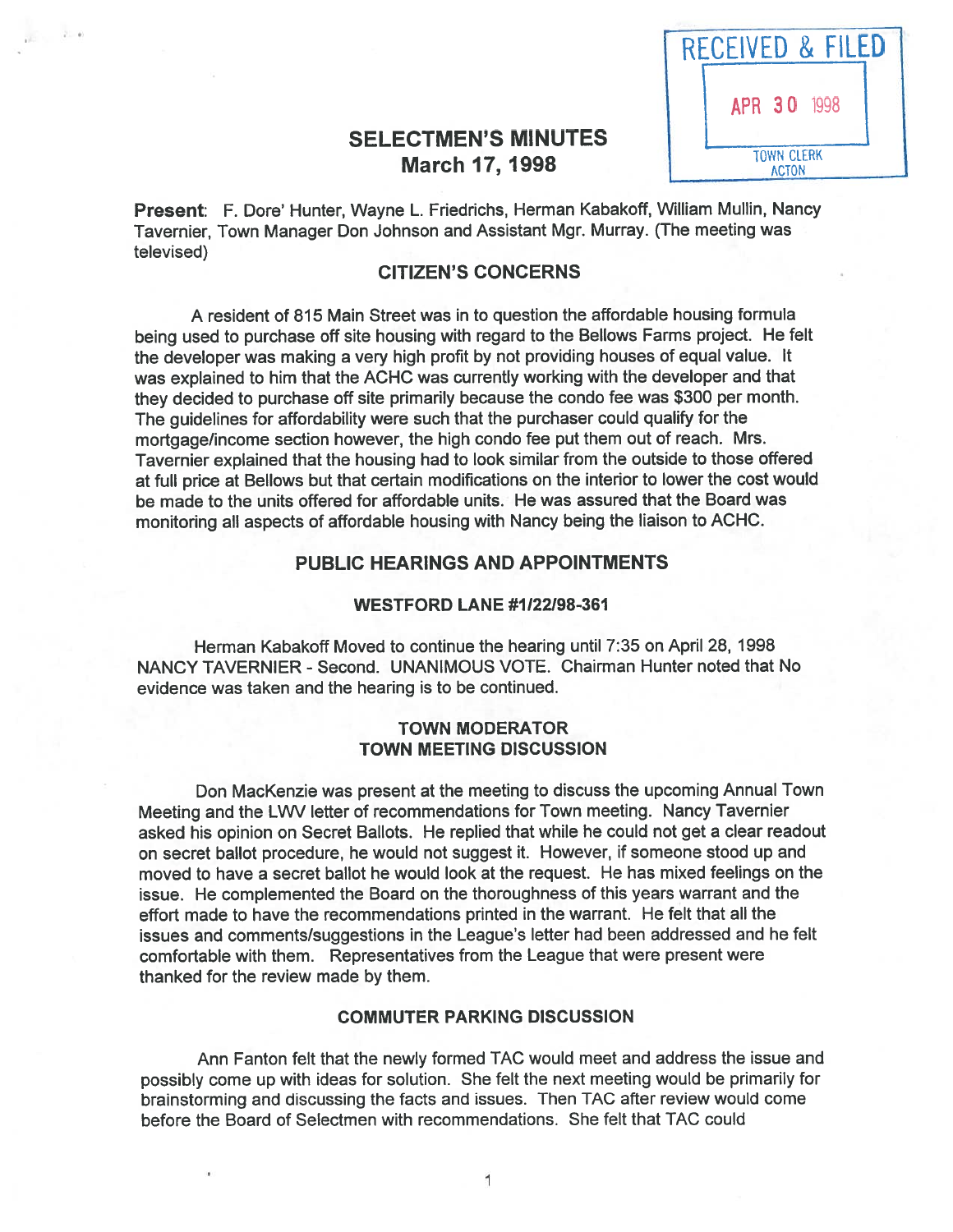formulate/review information regarding busing, residential property values and air quality as well as visual aspects with regard to decking and traffic in the neighborhood. She offered to help notify commuters and the neighborhood of the Brainstorming meeting when it was scheduled. It was noted that the proposed Littleton Plan would probably never ge<sup>t</sup> off the ground due to issues of environment and funding as well as the effort afoot to stop this plan from within the community.

Rene Robbins, Chair of the TAC said that they are committed to looking proactively into transportation issues including Town Bike Plan, parking, Route 2, regional concerns and traffic calming.

#### SELECTMEN'S BUSINESS

Warrant Discussion - The Board discussed the Kelley's Corner Warrant Articles. Wayne spoke about all the issues around these Kelley's Corner Articles such as traffic, FAR and building heights. The presen<sup>t</sup> articles increase to .6 with many conditions. He was still uncomfortable asking the Board of Selectmen to take their Town Meeting position until he was sure he understood all the issues stemming from them. He asked that more time be given to him to prepare his recommendation to the Board.

Residents from the area were in and expressed their feels about the plan and felt it was not the same as two years ago. They were concerned with the pedestrians safety as with the proposed 4 lanes so close to the schools.

David Manalan said that he was concerned about the changes that were not required. He urged people to consider <sup>a</sup> mandatory position in order to move forward.

Jeff Karp urged the Board to pass over any decision until all issues were resolved. Jim Wender related the traffic they incur already that end up at the dead end T trying to find <sup>a</sup> shortcut. He urged the Board not to suppor<sup>t</sup> <sup>a</sup> plan that involved connecting the subdivision with the proposed buildings with thru streets.

Sue Kennedy spoke about <sup>a</sup> repor<sup>t</sup> she had reviewed regarding tax impacts. The Board informed her that the repor<sup>t</sup> was obsolete and the that data was incorrect at this time. It was prepared during the downturn in the economy and did not reflect the current economy.

Anne Fanton supported the articles with the exception of the 4 lane cross section. <sup>A</sup> lot of thought has been pu<sup>t</sup> into these suggested articles and it creates <sup>a</sup> <sup>p</sup>lace for people to meet while conducting their business.

Ken Sundberg urged suppor<sup>t</sup> of these articles. He did sugges<sup>t</sup> <sup>a</sup> possible suppor<sup>t</sup> of some of them if not all.

Richard Croswell felt that the circulation issues could be addressed. Planning looked at it as on article and they are all inter connected and urge<sup>d</sup> the Board not to split any of the articles apart. He agreed that loop road was unacceptable and would not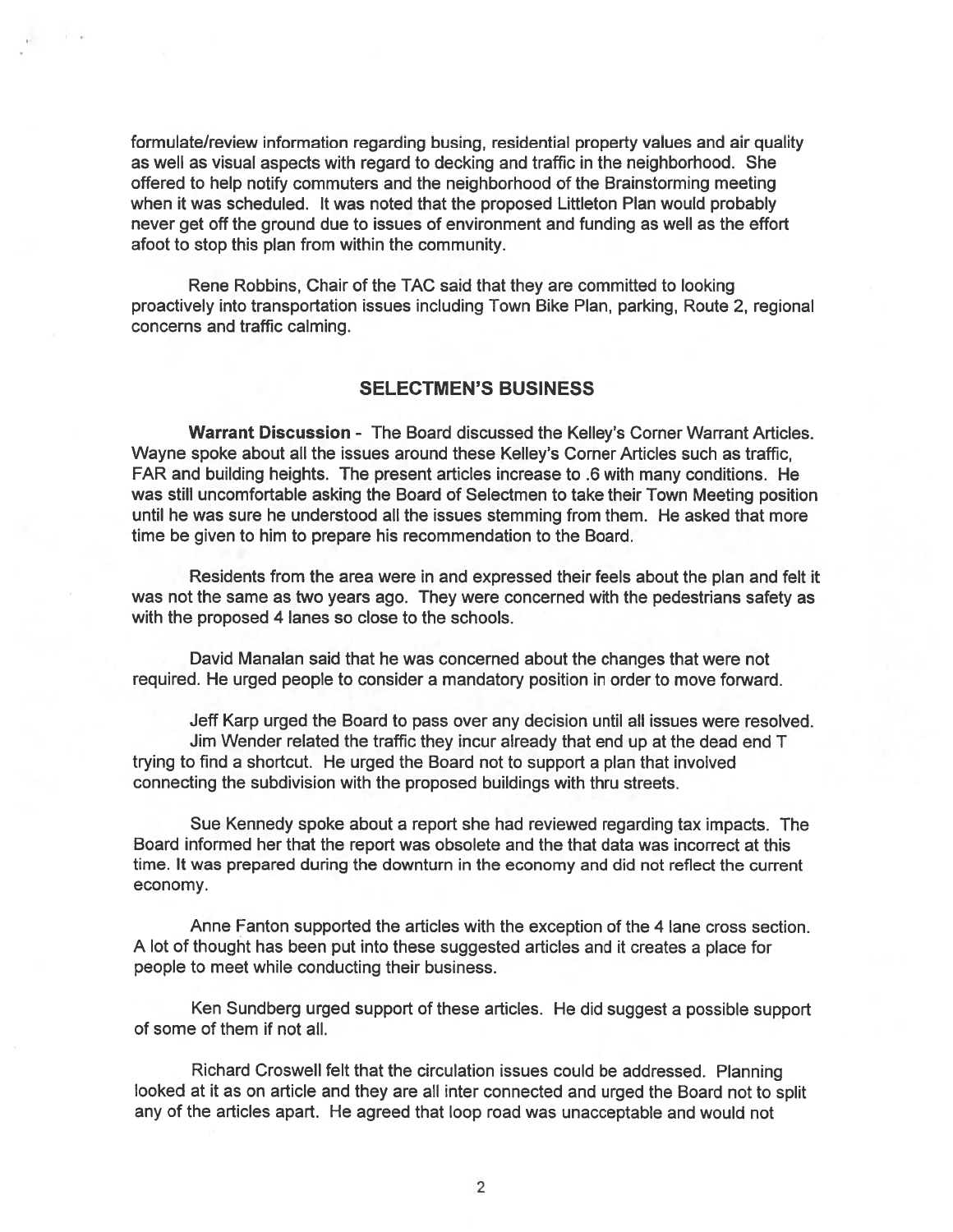suppor<sup>t</sup> it. He said he would take every step to <sup>a</sup> tie in that would preven<sup>t</sup> any connection on <sup>a</sup> loop road and would go on record saying they would discourage and oppose.

Gena Manalan asked the Board to suppor<sup>t</sup> the concerns of the very informed citizenry.

Josh Chernin said that there were larger issues involved in the zoning articles and asked the Board to suppor<sup>t</sup> the articles.

WAYNE FREIDRICHS - Moved to defer the Recommendation until the next Board meeting. NANCY TAVERNIER - Second UNANIMOUS VOTE.

SMOKING ARTICLE 10# - Chairman Hunter asked staff to arrange for the two parties come in for <sup>a</sup> final presentation to the Board on the 31st before <sup>a</sup> recommendation for Town meeting is made by the Board.

REGIONAL BUDGET - NANCY TAVERNIER -Moved to Recommend. WILLIAM MULLIN - Second. UNANIMOUS VOTE.

Chairman Hunter asked that the articles requiring recommendations be listed on the next agenda for discussion. He also asked that the Landfill Closure Article be on the agenda for additional discussion.

JENKS FUND ALLOCATIONS - Nancy Tavernier was assigned to review and make recommendation at the March 31st Board meeting.

#### CONSENT AGENDA

HERMAN KABAKOFF - Moved to approve Bill Mullin asked to hold on the Banner Item. - Second- WAYNE FRIEDRICHS UNANIMOUS VOTE.

Bill was concerned about the new location and suggested we had too many locations. The Manager noted that the South Acton location was already one suggested and that they had held off finalizing until the bridge was complete before selecting the exact location and making it official.

#### TOWN MANAGER'S REPORT

No additional Report made

The Board adjourned at 10:30 P.M

 $\left[\begin{array}{ccc} 1 & 1 \\ 1 & 1 \end{array}\right]$   $\left[\begin{array}{ccc} 1 & 1 \\ 1 & 1 \end{array}\right]$   $\left[\begin{array}{ccc} 1 & 1 \\ 1 & 1 \end{array}\right]$   $\left[\begin{array}{ccc} 1 & 1 \\ 1 & 1 \end{array}\right]$ 

ristine M. Jevce Recording Se Doc:Min3/17/9

Clerk  $4/28/$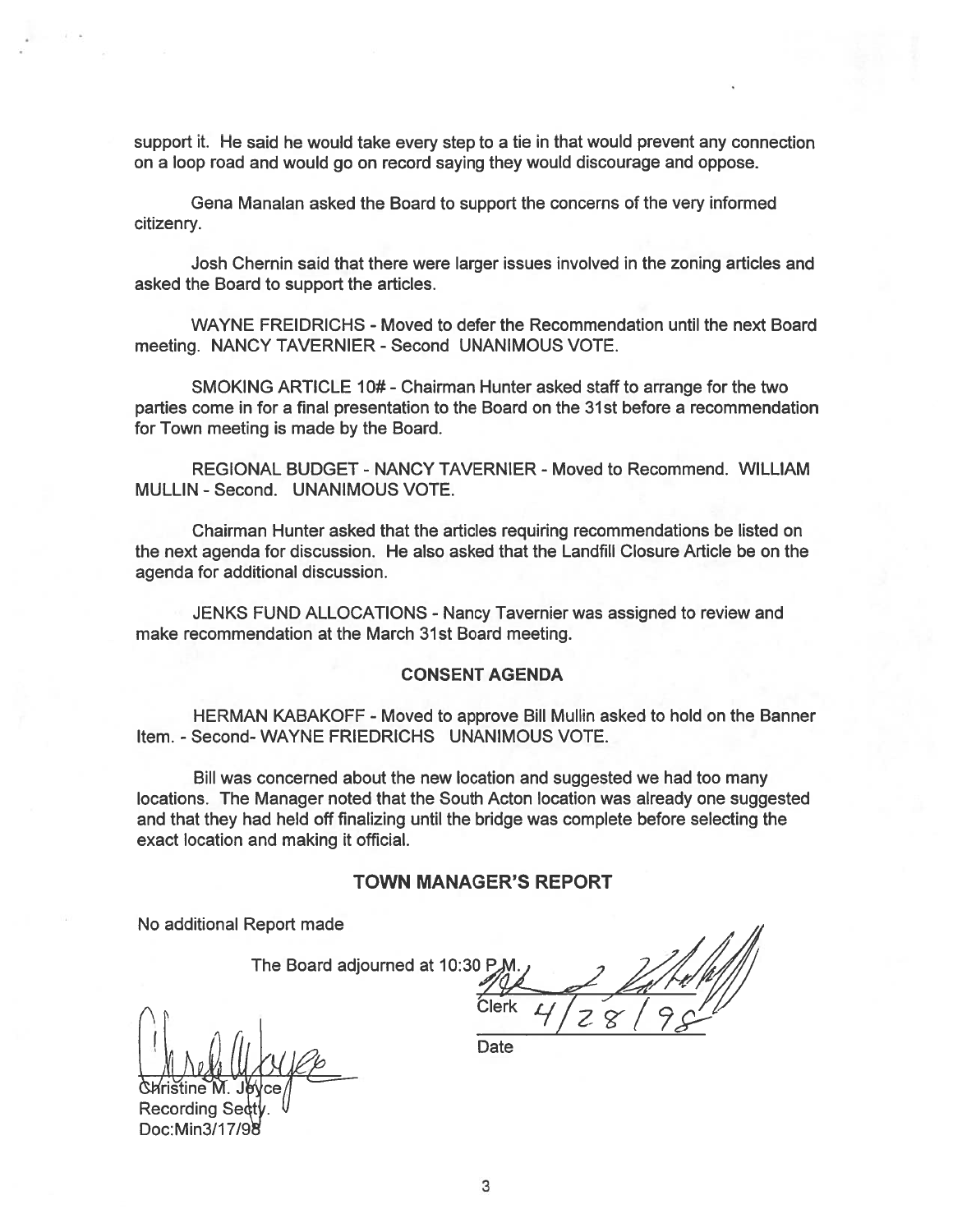March 14, 1998

TO Board of Selectmen

FROM: F. Dore' Hunter, Chairman

SUBJECT: Selectmen's Report

# AGENDA Room 204 March 17, 1998 7:30 P.M.

### I. CITIZEN'S CONCERNS

# II. PUBLIC HEARINGS & APPOINTMENTS

- 1. 7:35 WESTFORD LANE #1122198-361 Enclosed please find materials from staff for Board review.
- 2. 7:40 TOWN MODERATOR DONALD MACKENZIE Moderator Mackenzie will be in to discuss the upcoming Town Meeting and the League of Wormen Voters position on Town Meeting Procedures.

#### 3. 8:00 COMMUTER PARKING DISCUSSION

### III. SELECTMEN'S BUSINESS

#### 4. WARRANT DISCUSSION

5. Jenks Fund Requests - Enclosed <sup>p</sup>lease find the requests submitted for this year's disbursement of the Jenks Fund for Board assignment/review. Decisions to be announced at the March 31st meeting.

#### 6. OTHER

# IV. CONSENT AGENDA

7. ACCEPT MINUTES - Enclosed please find minutes of February 3 and 17 for Board action.

8. Site Plan Permit #11113197-360 - 80-82 Nagog Park -Enclosed <sup>p</sup>lease find the draft decision prepared by Staff for your review and action.

9. BANNER LOCATION - Enclosed please find a recommendation from the Building Commissioner regarding the potential location of banners for South Acton.